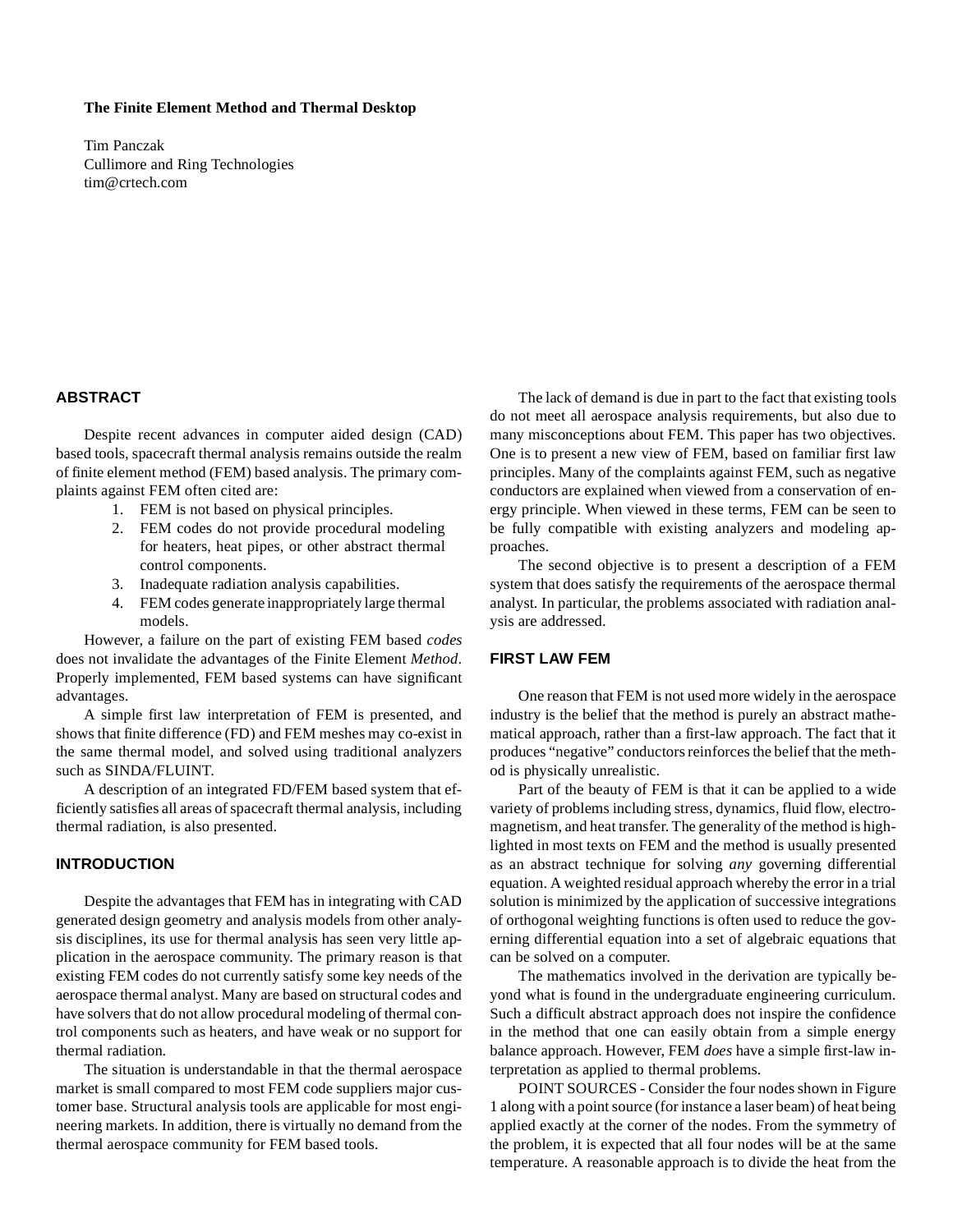point source equally among the four nodes so that the model will also predict identical temperatures.



<span id="page-1-0"></span>**Figure 1: Point heat source being deposited at the corner of four nodes**

If the point source is displaced an infinitesimally small distance from the corner and into the interior of one of the nodes, then the usual approach is to lump all of the energy into that node. Because of the infinitesimally small displacement away from the corner, the temperatures of the nodes in reality will only change an infinitesimal amount. However, predicted temperatures will show a much greater change between the two nearly identical cases, since the way in which energy has been distributed to the nodes has changed drastically.

If the predicted temperatures change dramatically from dividing the energy equally among the nodes, compared to lumping it all into one node, then the problem needs a finer nodal resolution. However, no matter how fine the model is nodalized, the node that receives all of the energy will still have a predicted temperature higher than in reality.

Rather than increasing the amount of nodes in the thermal model to obtain better accuracy, a different scheme for distributing the energy may be employed. When the point source is at the corner of the four nodes, the most accurate results are obtained by equally dividing the energy among the four nodes. On the other hand, when the point source is at the exact center of a control volume, the most accurate results are obtained when all of the energy is lumped into that node. The transition between these two extreme conditions can be handled in a smooth manner, rather than in the traditional step change fashion. As the point source moves closer to a control volume center, more energy is apportioned to that node, and less to the neighboring nodes.

The apportionment of energy can be handled by a simple bilinear interpolation scheme, carried out over an imaginary rectangle connecting the centers of the four nodes (see [Figure 2](#page-1-1)). The energy is divided such that the sum of the energy distributed to all of the nodes equals the total energy being deposited.



<span id="page-1-1"></span>**Figure 2: Interpolation region used to apportion energy between neighboring nodes**

The position inside the interpolation region can be denoted by two scalar variables, *u* and *v*, that vary between zero and unity. For example, the center of node 3 has  $u, v$  coordinates  $(0,0)$  and the <span id="page-1-2"></span>center of node 2 has coordinates (1,1). The amount of energy each node receives by a point source of energy inside the interpolation region is given by multiplying the total energy of the point source by the factors listed in [EQ \(1\)](#page-1-2).

Node 1: 
$$
(1 - u)v
$$

\nNode 2:  $uv$ 

\nNode 3:  $(1 - u)(1 - v)$ 

\nNode 4:  $u(1 - v)$ 

The sum of all the factors is unity for all *u,v* positions, ensuring that the deposited energy is conserved. *The distribution of energy into a node based on its proximity to the control volume center can be viewed as the fundamental technique of FEM for heat transfer.* In fact, all heat sources are treated in this consistent manner.

DISTRIBUTED SOURCES - Suppose that the nodes in [Fig](#page-1-1)[ure 2](#page-1-1) are being illuminated by a distributed, rather than a point source. A distributed source is handled in the same manner by dividing it up into many small areas, each of which is considered as a point source. For example, consider a flux incident on the interpolation region that can be expressed as a function of the *u,v* coordinates. The amount of heat that is assigned to node 2 is given by:

<span id="page-1-3"></span>
$$
Q_{2_{source}} = A \int_0^1 \int_0^1 uv \, q'(u, v) du dv
$$
  
where  $q'$  is flux per unit area  
EQ (2)

*A* is the area of the region

This equation is the integral over the interpolating region of the heat flux per unit area multiplied by the apportioning function for node 2 given in [EQ \(1\)](#page-1-2) (assuming a rectangular interpolation region).

The traditional method of apportioning energy into a control volume may be viewed as a special case where the apportioning function is a step function that is unity over the control volume, and zero everywhere else. Note also that for a heat load that is constant over the interpolation region, the results obtained using the apportioning functions in [EQ \(1\)](#page-1-2) gives the same results as a using the traditional step function.

CAPACITANCE - The thermal capacitance of a node can also be derived by using a consistent apportioning of energy viewpoint. The differential form of the basic heat conduction equation relates the rate of internal energy being stored at a point to the net rate of energy being deposited by conduction and volumetric heat sources:

$$
\rho c_p \frac{\partial T}{\partial t} = k \nabla^2 T + q \qquad \qquad \text{EQ (3)}
$$

It can be seen that each of the terms has the same units - heat flux per unit volume. The differential form of the heat conduction equation treats all terms as point sources. We can use the smoothly varying energy apportioning function to determine the contribution due to stored energy to a node's energy balance equation.

<span id="page-1-4"></span>For example, using the interpolation region shown in [Figure](#page-1-1) [2,](#page-1-1) the contribution to node 2's energy balance equation due to sensible heating or cooling is given by:

$$
Q_{2_{sorted}} = \left[A\delta\int_0^1 \int_0^1 (uv)\rho c_p du dv\right] \frac{\partial T_2}{\partial t}
$$
  
where  $\delta$  is the thickness of the region

The term enclosed in the square brackets is the thermal capacitance associated with node 2 that is contributed by the material spanned by the interpolation region. If the density and specific heat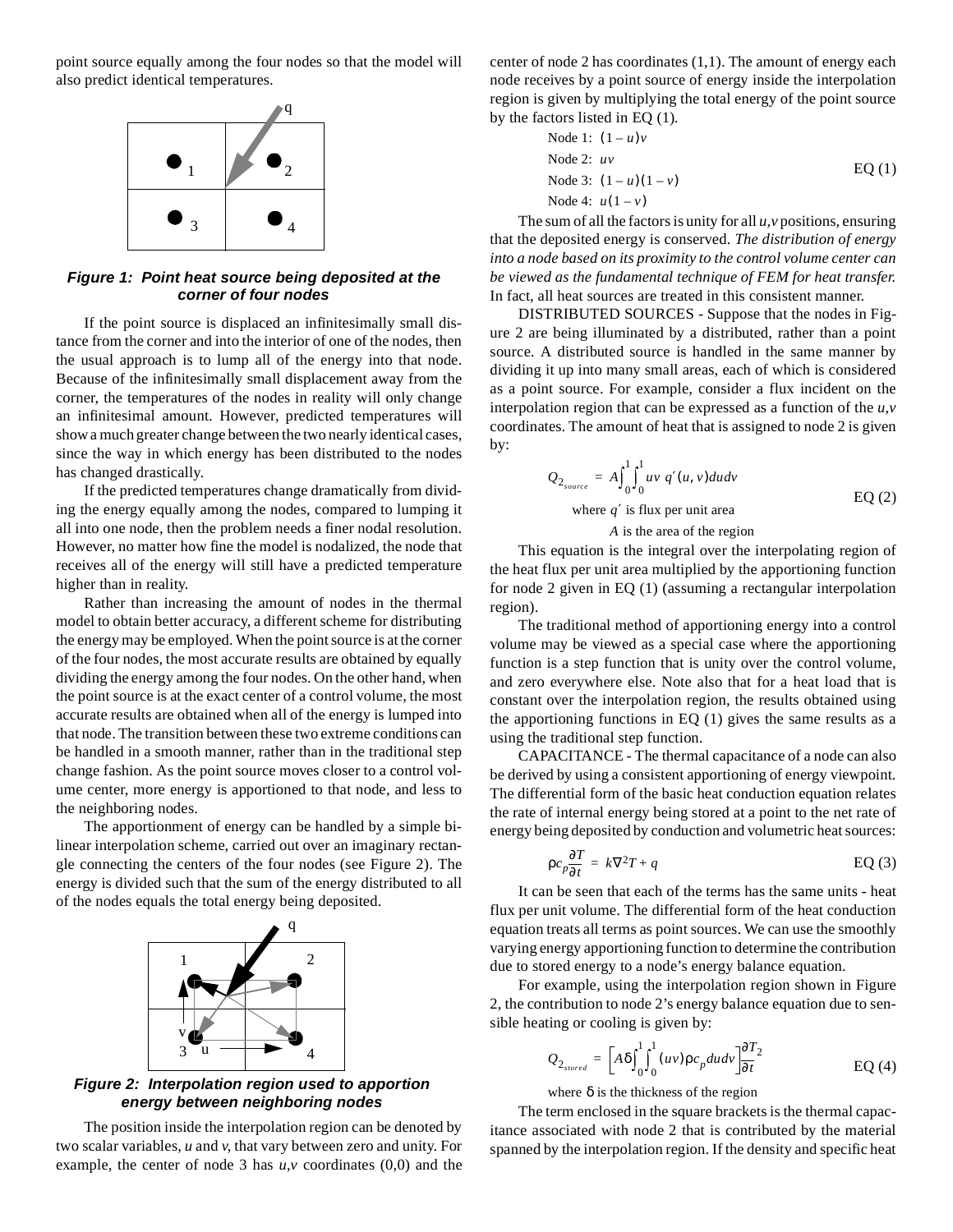are constant over the interpolation region, the integral assigns one fourth of the thermal mass to node 2, the same as using step function apportioning. The total thermal mass of node 2 is determined by the sum of the contributions for all interpolation regions that contain node 2.

<span id="page-2-0"></span>CONDUCTION - The net energy accumulating at a point due to conduction can also be apportioned to each node. Using the example in [Figure 2](#page-1-1) again, the net energy into node 2 by conduction is given by:

$$
Q_{2_{cond}} = A\delta \int_0^1 \int_0^1 N_2 k \nabla^2 T du dv
$$
  
where  $\delta$  is the thickness of the region  $EQ(5)$ 

 $N_i$  is the nodal energy apportioning function

To simplify the discussion, let us use the symbol  $N_i$  for the apportioning function for node i. We can also use Green's theorem [\[2\]](#page-8-0) to simplify the Laplacian in EQ  $(5)$  into a gradient. The energy into a node by conduction is therefore also given by [EQ \(6\).](#page-2-3)

<span id="page-2-3"></span>
$$
Q_{i_{cond}} = -kA\delta \int_0^1 \int_0^1 \nabla N_i \cdot \nabla T du dv
$$
 EQ (6)  
Note that the gradient of the apportioning function,  $\nabla N_i$ ,

∇*Ni*

points towards the node center. The apportioning function can be visualized as a "tent" with a value of unity at the node center, and a value of zero at the far boundaries of the interpolating region. The gradient gives the direction of steepest ascent. When negated and dotted with the temperature gradient, it gives the heat flowing per unit volume towards the node by conduction (when multiplied by  $k$ ).

The contributions to the node's energy balance equation for heat sources and thermal capacitance can be solved for directly. However, the equation for the conduction term contains the temperature gradient. We must therefore supply an approximation to the temperature gradient as a function of the unknown temperatures so that the integration may be carried out.

<span id="page-2-1"></span>We can approximate the temperature gradient over the interpolation interval by first approximating the temperature:

$$
T(u, v) = \sum_{i} N_i T_i
$$
EQ(7)

where  $N_i$  is the nodal energy apportioning function

One can see that by substituting the apportioning functions given by EQ  $(1)$  into EQ  $(7)$  that the above formulation is a simple bilinear interpolation of the temperatures at the node centers over the interpolation region. The gradient of the temperature is now given by:

<span id="page-2-2"></span>
$$
\nabla T(u, v) = \sum_{i} \nabla N_i T_i
$$
 EQ (8)

Note that the same functions are used to interpolate the temperatures across the region as are used to apportion energy into a node. In FEM parlance, using the same apportioning functions (or "weighting" functions) as the interpolating functions (or "shape" functions) is called the Galerkin method.

The Galerkin method has a special significance in that it guarantees a symmetric set of terms in the set of nodal energy balance equations. Substituting [EQ \(8\)](#page-2-2) into [EQ \(6\)](#page-2-3) gives:

$$
Q_{i_{cond}} = \sum_{j} T_{j} \left[ -k A \delta \int_{0}^{1} \int_{0}^{1} \nabla N_{i} \cdot \nabla N_{j} du dv \right]
$$
  
\n
$$
Q_{i_{cond}} = G_{i,1} T_{1} + G_{i,2} T_{2} + G_{i,3} T_{3} + G_{i,4} T_{4}
$$
  
\nEQ (9)

The net heat flowing into a node by conduction is given by an algebraic equation of the four unknown temperatures. Furthermore, because of symmetry,  $G_{ij}$  is the same quantity as  $G_{ji}$ . Because the interpolating functions sum to unity at every point in the interpolating region, the following relation is also true:

$$
G_{ii} = -\sum_{j \neq i} G_{ij} \qquad \qquad \text{EQ (10)}
$$

<span id="page-2-4"></span>The terms to node *i*'s energy balance equation due to conduction can therefore be expressed in the familiar form:

$$
Q_{i_{cond}} = \sum_{j} G_{ij} (T_j - T_i)
$$
  
Eq (11)  
where  $G_{ij} = -kA\delta \int_{0}^{1} \int_{0}^{1} \nabla N_i \cdot \nabla N_j du dv$   
NEGATIVE CONDUCTORS - One of the hardest conceptual

aspects of FEM to overcome for thermal engineers that have become accustomed to a lumped parameter electrical analogy view of thermal modeling is that for some types of interpolation regions, namely triangles with interior angles greater than 90 degrees, negative conductors can result. This is often the basis for eliminating FEM as an acceptable modeling approach, since these negative terms are regarded as physically unrealistic.

It must be recognized that a conduction term between two nodes produced by FEM *does not* represent the heat transfer between the two nodes. The conduction terms in [EQ \(11\)](#page-2-4) considered *together* represent the total energy balance for a thermal node. The net heat into a node is given by a linear combination of temperatures, which can be *rearranged* into a form that is compatible with SINDA/FLUINT [\[1\].](#page-8-1) This form looks like "conductors", but they are not.

Let us consider a simple example to see the difference between the global energy balance for a node and individual heat flows between nodes. The traditional centroid approach uses an algebraic approximation to the integral form of the heat conduction equation:

$$
\oint \rho c_p \frac{\partial T}{\partial t} dV = \oint k \frac{\partial T}{\partial \hat{n}} dA + \oint q dV
$$
EQ (12)  
where *q* is the heat generated per unit volume

<span id="page-2-5"></span>The above equation is put into algebraic form by using summations as approximations for the integrals, and differences as approximations for the differential terms:

$$
\sum_{i} \rho c_{p} \frac{\Delta T}{\Delta t} \Delta V_{i} = \sum_{j} k \frac{\Delta T}{\Delta n} \Delta A_{j} + Q
$$
EQ (13)

where *i* is the number of intervals over the volume

*j* is the number of intervals over the control surface

The summation on the left is usually carried out with only one integration interval, the entire control volume. The mean value theorem tells us that the best place to evaluate the integral, in lieu of any other knowledge of the solution, is at the centroid of the volumetric element. The centroid method could also be called a "finite-sum-finite-difference" method.

For rectangular nodes, the summation on the right hand side of [EQ \(13\)](#page-2-5) is broken down into four intervals corresponding to each face. The temperature gradient normal to the control volume surface is approximated by the temperature difference between the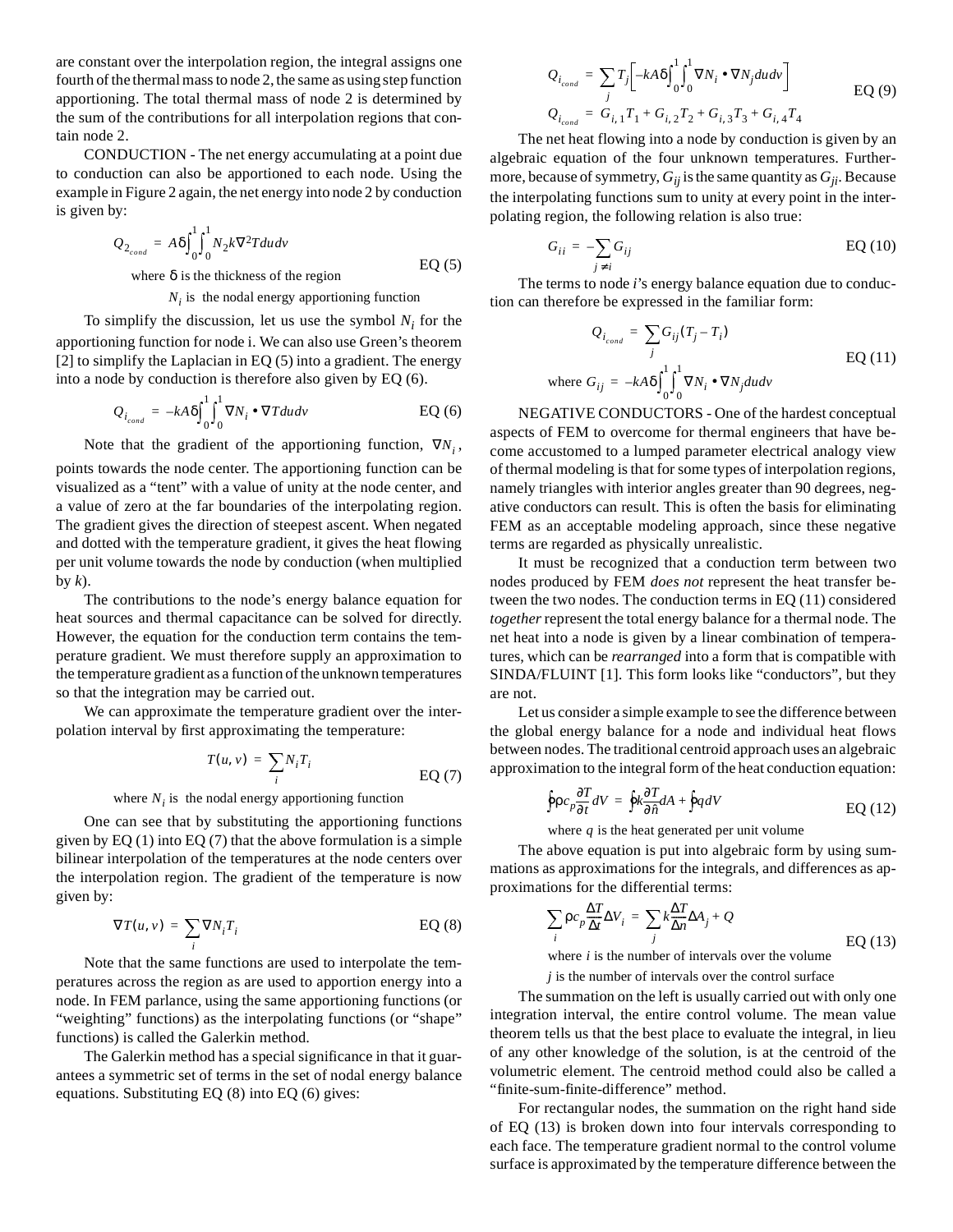centroids of adjacent nodes divided by the distance between them as shown in [Figure 3](#page-3-2). Note that the line connecting the nodes must be perpendicular to the control volume surface for an accurate approximation. Using a cosine projection does not always yield accurate results.



# <span id="page-3-2"></span>**Figure 3: Centroid method approximations to the heat conduction equation**

We may extend this approach and formulate a more accurate approximation to the heat flowing across the control surfaces by using more than one interval for each face in the summation on the right hand side of [EQ \(13\).](#page-2-5) In this case, the right hand face is divided into two intervals (see [Figure 4\)](#page-3-0) and the temperature gradient normal to the control surface at the centers of each interval is approximated. This approach could be considered as a second-order centroid method with respect to approximating the conduction terms.



## <span id="page-3-0"></span>**Figure 4: Centroid method with two intervals used to approximate conductive heat flow across right face**

<span id="page-3-3"></span>We can use interpolation regions again to assist in evaluating the temperatures at the points a through d in order to compute the temperature gradient normal to the control surface interval. Consider a square geometry with unit thickness and unit lengths for the sides of the control volumes. The algebraic approximation to the heat flow through the right hand face is given by:

$$
Q_{cond_{2\to 1}} = \frac{k}{2} \left[ \left( \frac{3}{4} T_2 + \frac{1}{4} T_6 \right) - \left( \frac{3}{4} T_1 + \frac{1}{4} T_5 \right) \right] + \text{EQ (14)}
$$

$$
\frac{k}{2} \left[ \left( \frac{3}{4} T_2 + \frac{1}{4} T_4 \right) - \left( \frac{3}{4} T_1 + \frac{1}{4} T_3 \right) \right]
$$

The heat flow from node 2 to node 1 is now expressed as a function of six nodal temperatures, rather than just nodes 1 and 2. This expression can be algebraically rearranged to look like "conductors":

<span id="page-3-4"></span>
$$
Q_{cond_{2\to 1}} = k_{\frac{1}{4}}^{3} (T_2 - T_1) +
$$
EQ (15)  

$$
k_{\frac{1}{8}}^{1} (T_6 - T_1) - k_{\frac{1}{8}}^{1} (T_5 - T_1) +
$$
  

$$
k_{\frac{1}{8}}^{1} (T_4 - T_1) - k_{\frac{1}{8}}^{1} (T_3 - T_1)
$$

We have negative "conductors" connecting node 1 to nodes 5 and 3. This *does not* mean that negative energy flows between these nodes! The heat flow between nodes 1 and 2 is given by a collection of "conductors", not just a single term. The algebraic equations are rearranged only to make the input compatible with thermal analyzers such as SINDA/FLUINT. Once this data is read in by SIN-DA/FLUINT, the numeric computations that are performed are equivalent to [EQ \(14\)](#page-3-3).

Notice that in [EQ \(14\)](#page-3-3) only the terms for  $T_2$  and  $T_1$  can be rearranged to look like a typical conductor. The terms for  $T_3$  to  $T_6$ were made to look like conductors by artificially adding terms for  $T_1$  in [EQ \(15\)](#page-3-4). The four artificially added terms for  $T_1$  all sum to zero, yielding the original equation.

To complete the energy balance equation for node 1, the heat flow through the other faces must also be considered. When all of the conductors generated from considering the heat flow through all of the faces are summed together, the network shown in [Figure](#page-3-1) [5](#page-3-1) results.

In this simple example, heat flows between two nodes are represented by negative conductors. The conductors representing the heat flows across each face could be input to SINDA/FLUINT as is, or common node-to-node terms can be summed together to yield a composite conductor which represents components of heat flows between more than one node.



<span id="page-3-1"></span>**Figure 5: Conductors obtained using CV-FEM**

This method can be extended to arbitrary quadrilateral interpolation regions, by computing the gradient of the temperature at the centers of the control surface intervals using [EQ \(8\).](#page-2-2) This method is called CV-FEM [\[3\].](#page-8-2) In the example of square control volumes, the composite conductor is positive, since the negative conductors are offset by larger positive conductors. This may not be so for skewed triangular geometries.

Even when the net algebraic expression yields only positive conductors, they cannot be viewed individually as representing the heat transfer by conduction between the two nodes that they connect. Positive conductors exist between the center node in [Figure](#page-3-1) [5](#page-3-1) and the diagonal nodes, however, no heat flows directly from the center node to these nodes. If the value of the heat flow between two nodes is desired, the original expression given by [EQ \(14\)](#page-3-3) must be used with the predicted temperatures.

For well formed interpolation regions, the generated conductors will be positive. When regions become highly skewed, negative conductors can result. Recall that the heat flow by conduction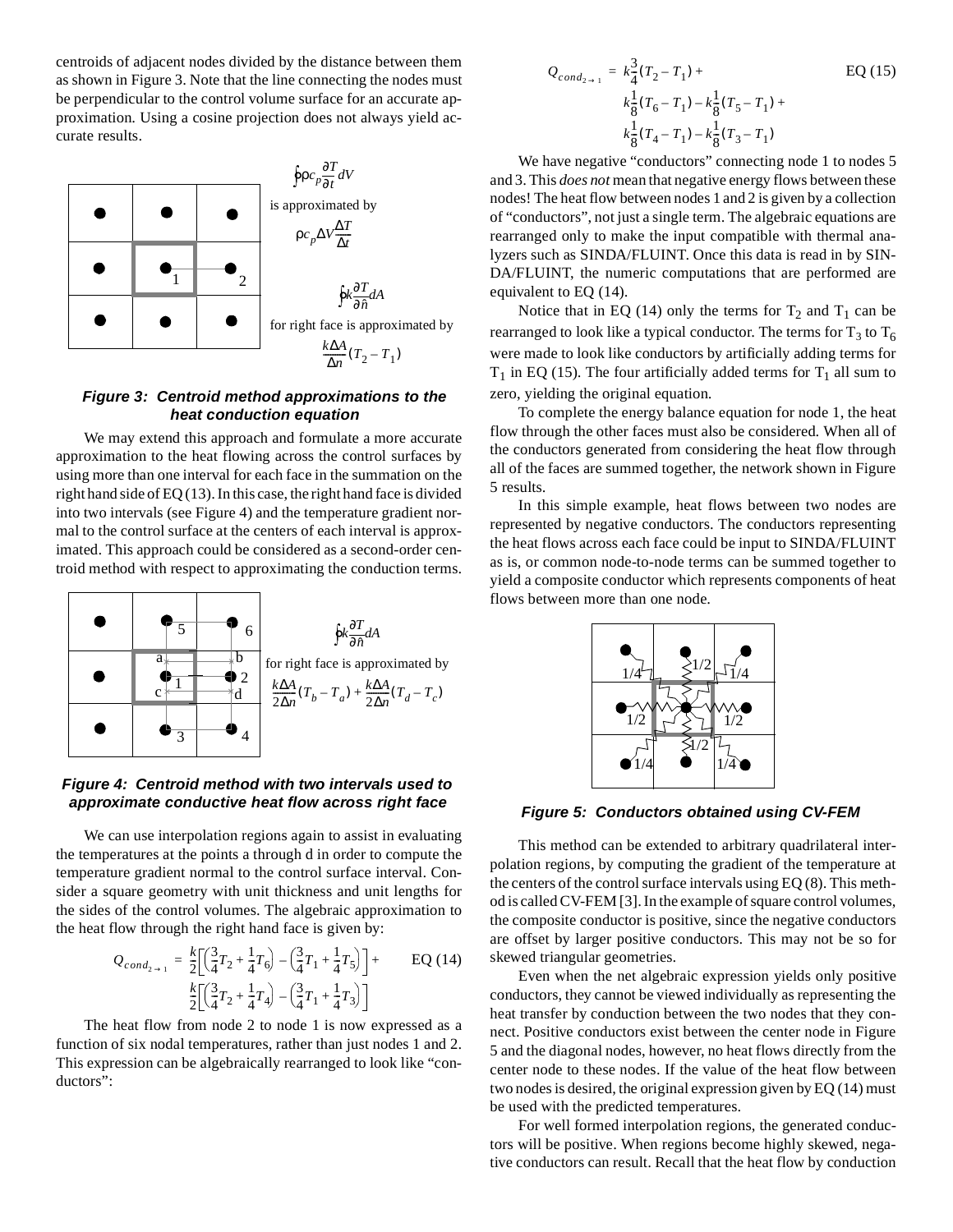is expressed by *interpolating* the temperatures across the element. When elements become skewed, *extrapolation* results. For example, consider the problem of determining a surface temperature for a simple 1D finite difference problem as shown in [Figure 6](#page-4-1) by extrapolating the temperatures at nodes 1 and 2. The expression for the surface temperature contains negative terms. Extrapolation, rather than interpolation, also occurs for 2D regions with large interior angles, resulting in negative terms to represent the heat flow.



**Figure 6: Extrapolation yields negative terms**

<span id="page-4-1"></span>The presence of large, or highly skewed elements may generate negative conductors, but this does not automatically indicate a high degree of error. What is important is how well the actual temperatures match with the assumptions of how the temperature varies over the interpolating region. For quadrilateral regions, the temperature is assumed to vary bi-linearly. For triangular regions, the temperature is assumed to vary linearly.

Costello [\[4\]](#page-8-3) has performed a series of "thermal patch" tests, where an arbitrary shaped triangular element is imbedded inside a larger rectangular region. The net heat flow across the patch is computed by setting one side to zero and the other side to unity and solving the network using the FEM generated conductors. This heat flow was compared to the exact solution and was found to match exactly for all interior angles chosen for the triangle, even those that exceeded 90 degrees and caused negative conductors.

In this case, the actual solution varied linearly across the patch (zero on one side to unity on the other). The linear approximation used for the triangle is sufficient to match this case exactly, even with highly skewed elements that generate negative conductors.

Costello [\[4\]](#page-8-3) also points out an apparent paradox with respect to FEM. He considers a single triangular element as shown in [Fig](#page-4-0)[ure 7.](#page-4-0) A negative conductor will exist between nodes 1 and 3, since the triangle has an interior angle greater than 90 degrees. Suppose that node 1 is a sink at zero degrees and node 2 is a sink at 1 degree. It is desired to maintain node 3 at a temperature of 1 degree by applying heat as needed. Since the temperature of node 3 matches node 2, it is assumed that no heat is transferred between nodes 3 and 2. Since the conductor between node 1 and 3 is negative, heat must be paradoxically removed, rather than added to node 3 to maintain its temperature at 1 degree.

The problems arising with the application of this element to this thermal problem can be explained by first considering the assumptions imposed by the element. A triangular element assumes a linear variation of temperature between the nodes. In this example, the temperatures of all three nodes have been specified, and therefore so has the temperature gradient within the element. For these particular temperatures, the gradient is perpendicular to the face formed by nodes 2 and 3. For a triangular element, the gradient



<span id="page-4-0"></span>**Figure 7: An inappropriate use of a single triangular FEM element**

is constant everywhere over the interpolation region. Isotherms for the assumed temperature distribution are shown.

Had this triangle been imbedded in a larger network of elements, the gradient shown might be reasonable. However, in this particular thermal problem, the sides of the triangle are adiabatic, and the actual isotherms must be perpendicular to the boundaries. The true temperature solution differs significantly from the assumptions used by the triangular element. A better approach would be to use more than one element (bisecting the element into to two triangles would yield a good result), or use the knowledge of the expected form of the solution to generate a conduction term by hand.

One final observation should be made about the example in [Figure 7](#page-4-0). Because of the negative conduction term between nodes 1 and 3, it is assumed that negative energy must flow between them, a physically unreal situation. Again we must consider all of the conductors together in order to compute the heat flow between nodes on an element. Consider the control volumes for this example:



#### **Figure 8: Heat flow through control volumes for a triangular element**

Given the prescribed temperatures, the gradient is perpendicular to the right hand face and is constant everywhere in the element. The temperature gradient is shown at the centers of the control surfaces that separate the nodes. Qualitatively, it can be seen that heat does flow from node 3 to node 1. It can also be seen that heat flows from node 2 to node 3, even though they are at the same temperature. If this element were in a larger network and this gradient actually existed, then heat actually would flow across this surface.

In anticipating the solution to our example problem, however, we would expect that the temperature gradient point from node 1 to node 3, almost perpendicular to the gradient imposed by our choice of element and temperatures. Heat must be removed from node 3 not because negative energy is flowing from node 1, but because positive energy is flowing from node 2.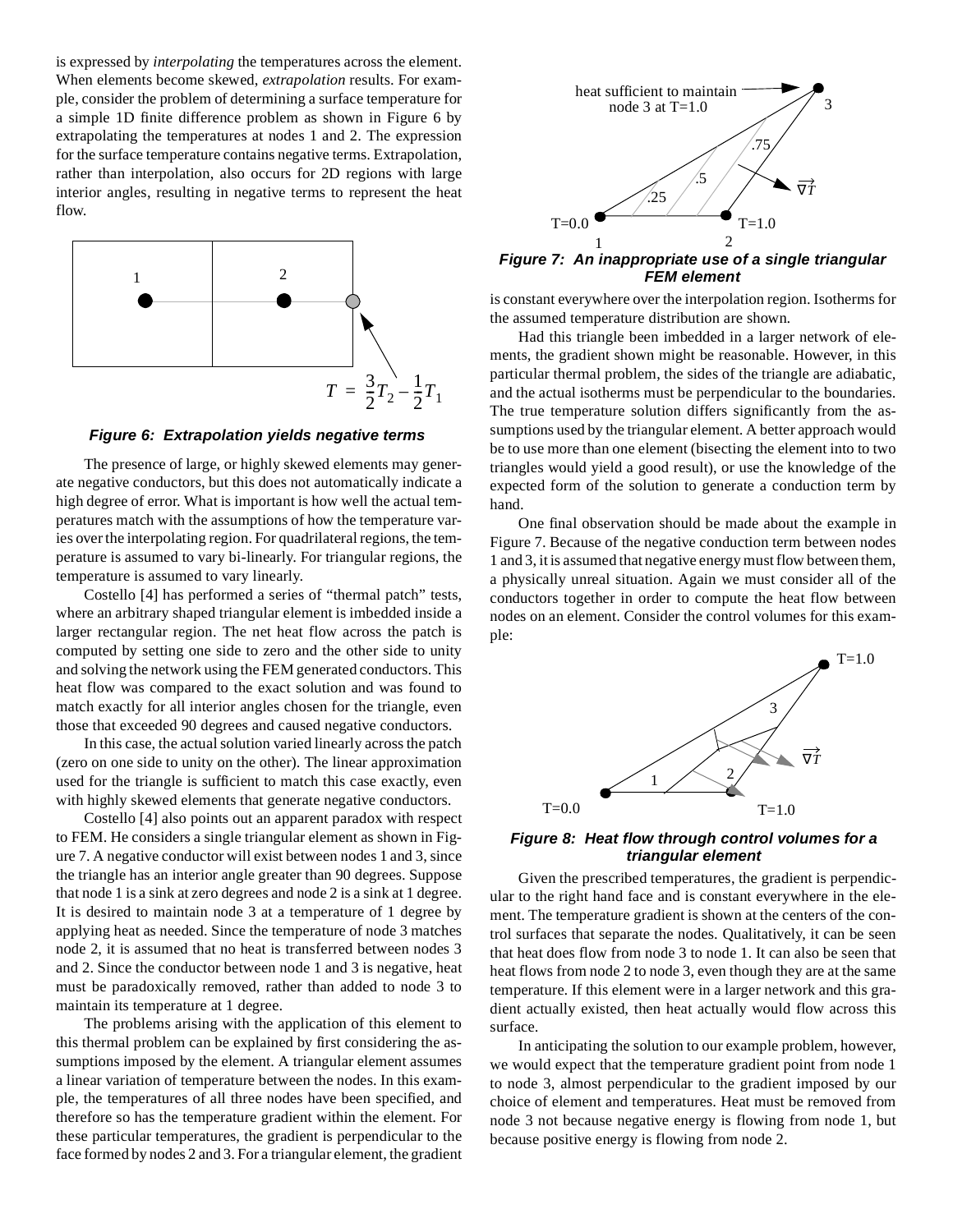While potentially useful in aiding understanding of the heat transfer process, the electrical network analogy is not valid for all types of thermal problems. *Some* thermal problems can be posed such that they have an electrical network equivalent. However, not *all* thermal problems are subjected to the constraints of the lumped parameter electrical network *analogy*. It is not that negative "conductors" are unrealistic, but that it may be physically impossible to construct a lumped parameter electrical analogue of a given thermal problem.

With respect to FEM, conductors should be viewed as a by product of algebraically rearranging a valid first law expression for the heat flow. They are conduction terms rearranged into "conductor" form. Approaching thermal modeling with the fundamental first law heat transfer equations in mind, and an understanding of how differential and integral quantities are approximated by algebraic means can avoid many pitfalls and provide modeling approaches that might otherwise be missed.

### **COMPATIBILITY WITH FD METHODS**

The derivation of the energy balance equation terms, (heat sources, capacitance, and conduction) has been presented here for a simple rectangular interpolating region. For arbitrarily shaped regions, the Jacobian must be included in the integration to relate a *dudv* element to the actual area. The gradients of the interpolating functions,  $N_i$ , must also be converted from  $u, v$  coordinates to  $x, y, z$ space. However, the purpose here is not to present the detailed mechanics of generating energy balance equation coefficients using FEM or CV-FEM. That is a task that is better suited for a computer than by hand, and is covered in detail by many references [\[5\].](#page-8-4)

The purpose here is to present the method in terms of an energy balance approach so that it can become apparent how FEM can integrate with FD methods, traditional solution techniques, and with radiation analysis. FEM can be viewed as a technique where energy from a source is apportioned to a node based on the relative closeness to the center of the control volume. The apportioning functions are in general arbitrary, but a simple form results from using the simplest representation, linear interpolation. External sources, thermal mass, and conduction are all viewed in the same manner.

The "element" in FEM is nothing more than a region of the problem demarcated to use a particular set of apportioning functions. A nodal point can still be viewed as representing a location in a control volume that is used to represent its average temperature. The centers of the elements surrounding a node may be connected together and viewed as the control volume for a thermal node.

Furthermore, the option exists when formulating the energy balance equation for a node to use either the step function apportioning functions (FD), or the smoothly varying apportioning functions (FEM) for any of the types of terms (heating source, capacitance, or conduction). For example, consider the geometry shown in [Figure 9.](#page-5-0)

A small strip heater is placed near node 6. The control volume for node 6 can be viewed as the boundary connecting the centers of the elements that surround the node. The thermal mass could be computed using this control volume, or by using [EQ \(4\).](#page-1-4) The energy dissipated by the strip heater could be lumped completely into node 6, or distributed to the nodes that share the element using the smoothly varying apportioning functions.



<span id="page-5-0"></span>**Figure 9: Energy into a node may be assigned with either smooth or step apportioning functions**

Using a FEM approach, the strip heater could be subdivided into smaller regions, and then heat from each region distributed according to the apportioning functions. But this is not a necessity. If this part of the model was being constructed by hand, then it may be that the improved accuracy is not worth the trouble to calculate the distributed heat loads into all of the nodes near the strip heater. In this case, lumping the all of the generated heat into node 6 is the best use of engineering judgement.

Once an element is defined, a computer can generate the conduction and capacitance terms, saving much tedious and error prone work by hand. If part of the model is not represented by geometry, however, then abstract nodes using FD generated conductors can be connected to any of the nodes in the FEM mesh.

For example, suppose the mesh in [Figure 9](#page-5-0) represents a plate and the connection from node 12 to node 11 represents a simplified view of a heat leak from a mounting point on the plate. The heat leak might be due to conduction through bracketry, insulating washers, and bolts. Using a simple abstraction of the mounting hardware rather than a detailed FEM model of each bracket component makes sense for this model (although a detailed FEM model may have been used to deduce the simple abstract representation).

The use of FEM does not exclude any other modeling approach. A consistent view of FEM as an energy balance approach allows a thermal model to consist of FEM generated *and* FD generated terms. Where amenable to a geometric representation, FEM can provide significant savings in the modeling effort. Where geometry is not available or inappropriate, FD methods should be used. FEM should be viewed as a modeling tool that complements, not excludes, the existing FD approach.

### **INTEGRATION WITH SINDA/FLUINT**

As shown by [EQ \(2\),](#page-1-3) [EQ \(4\)](#page-1-4), and [EQ \(11\)](#page-2-4), nodal energy balance terms generated using FEM are directly compatible with SIN-DA/FLUINT. Any 1D, 2D or 3D element that uses linear interpolation will produce compatible conductors and capacitances.

It is often thought that SINDA/FLUINT is a finite-difference electrical analogy thermal analyzer. While this is an acceptable view, a more accurate description is that it is a general purpose equation solver, and can accept FEM generated coefficients without modification. *Thus the solution to many of the complaints about solvers bundled with FEM codes is to simply not use them.*

As discussed earlier, additional information must be input to SINDA/FLUINT if particular node-to-node heat flows are to be calculated. A finite element pre-processor could automatically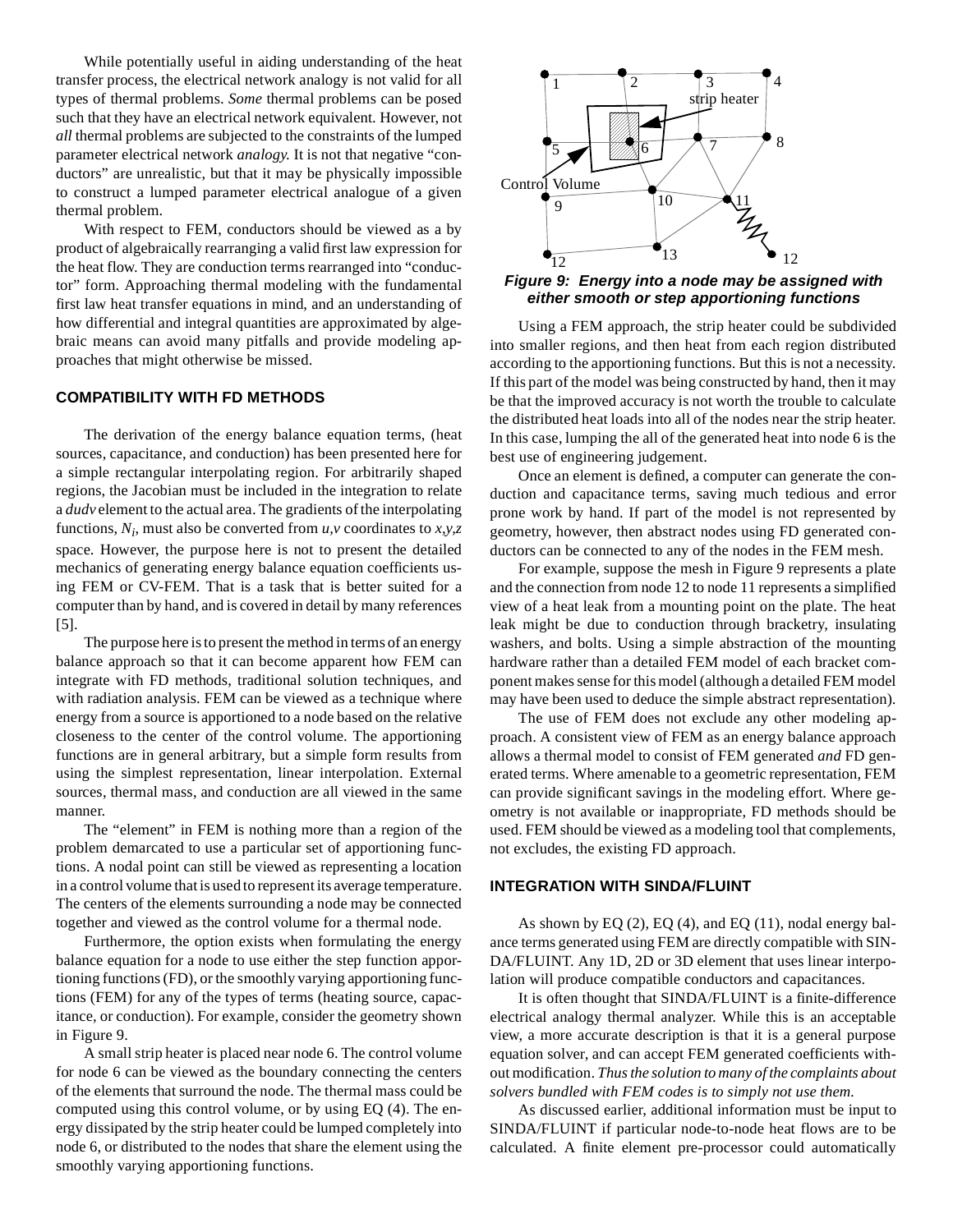generate the data files and subroutines needed for these calculations. Rather than manually computing the heat flow by obtaining the temperatures and conductors between nodes in user logic, special routines could be supplied as part of the standard SINDA/ FLUINT library to perform this function automatically.

Another complaint about FEM is that the network is harder to adjust in order to correlate with test data. This is true if individual network elements are being modified by hand, since individual conductors do not represent heat flows. Correlation is best handled by using the heat flow routines to gain information about the model, and then adjusting the thickness, conductivity, specific heat, or shape of the original FEM geometry.

Other approaches have been formulated to integrate FEM meshes with thermal analyzers such as SINDA/FLUINT, usually based on an attempt to convert the FEM mesh to an FD representation using the element centroids.

Part of the motivation for the FD conversion is to generate a network using a familiar approach, since many analysts have an adverse view of FEM, but mostly to be compatible with existing radiation analysis tools. Formulating the network based on the elements makes it easier to interface the mesh to traditional tools such as TRASYS [\[6\]](#page-8-5) or TSS [\[7\].](#page-9-0)

Converting a FEM mesh to some sort of FD representation does allow compatibility with existing thermal radiation analyzers, but does have other drawbacks. As [EQ \(13\)](#page-2-5) shows, the accuracy of centroid methods depends on having the lines connecting the centroids perpendicular to the sides of the elements. Significant errors can occur when nodes are "skewed." Using a cosine scaling does not always produce acceptable results as shown in [Figure 10](#page-6-1).

The temperature gradient in any direction is determined by the projection of the temperature gradient vector. In the example shown, the cosine of the gradient approximated by using the two nodal points is significantly less than the actual gradient perpendicular to the control volume boundary. Projecting the control surface area instead of the gradient yields the same error. If the actual temperature gradient lies in the same direction as the line connecting nodes 1 and 2, no error will result. Error increases as the temperature gradient becomes perpendicular to the centroid-to-centroid line.



Actual temperature gradient

<span id="page-6-1"></span>**Figure 10: Error in heat flow when line connecting nodes is not perpendicular**

Post processing and model-to-model data mapping are also hampered when using a centroid approach in that element values must be converted back to nodal values. Nodal values are usually taken as the average of the element temperatures that are connected to the node. This produces an artificial smoothing of the data.

Another approach is to place an additional node at the center of each element, and then connect this node to the original nodes with smaller FEM elements. The node at the center of the element is used for radiation heat transfer. This is a valid approach, but generates many additional nodes. Using the mesh directly avoids these complications.

The most direct and beneficial method of interfacing FEM generated meshes with traditional thermal analyzers is to use them exactly as they are. *The problem does not lie with incompatibilities of the FEM mesh, but with the radiation analyzer.* The best approach is therefore to fix the problems with the radiation analyzer, rather than deal with the problems and drawbacks of FEM-to-FD mesh translation.

### **INTEGRATION WITH RADIATION ANALYSIS**

The aerospace thermal analyst is not only concerned with conduction, but more importantly, the effects from orbital heating and from radiation exchange among the spacecraft surfaces. These calculations often consume more computer resources than the solution step to predict temperatures. The lack of integration with suitable radiation analysis tools is probably the biggest reason for the lack of widespread use of FEM techniques.

As discussed earlier, nodes on a FEM mesh may be viewed in the traditional control volume fashion, or by using a smoothly varying apportioning of energy. Radiation exchange can be performed with codes such as TRASYS or TSS by using the traditional control volume view of nodes on a FEM mesh. Control surfaces for each node are generated by subdividing the element into smaller polygons as shown in [Figure 11](#page-6-0).



#### <span id="page-6-0"></span>**Figure 11: Control volume view of nodes used to generate radiation exchange surfaces in a FEM mesh**

Node 1 in [Figure 11](#page-6-0) would have four separate polygons generated for use by TRASYS or TSS. This approach will produce accurate results, but efficiency will suffer and large database files will result due to the many surfaces produced. Another approach is possible that yields better accuracy and is consistent with FEM energy apportioning.

Using [EQ \(2\)](#page-1-3), the effects of direct incident heating can be computed directly for nodes on a FEM mesh. The method works well with both area integration and Monte Carlo methods. For the area integration technique, the element is subdivided into smaller regions, each of which is considered as a point source. The method fits particularly well with Monte Carlo methods, since each ray is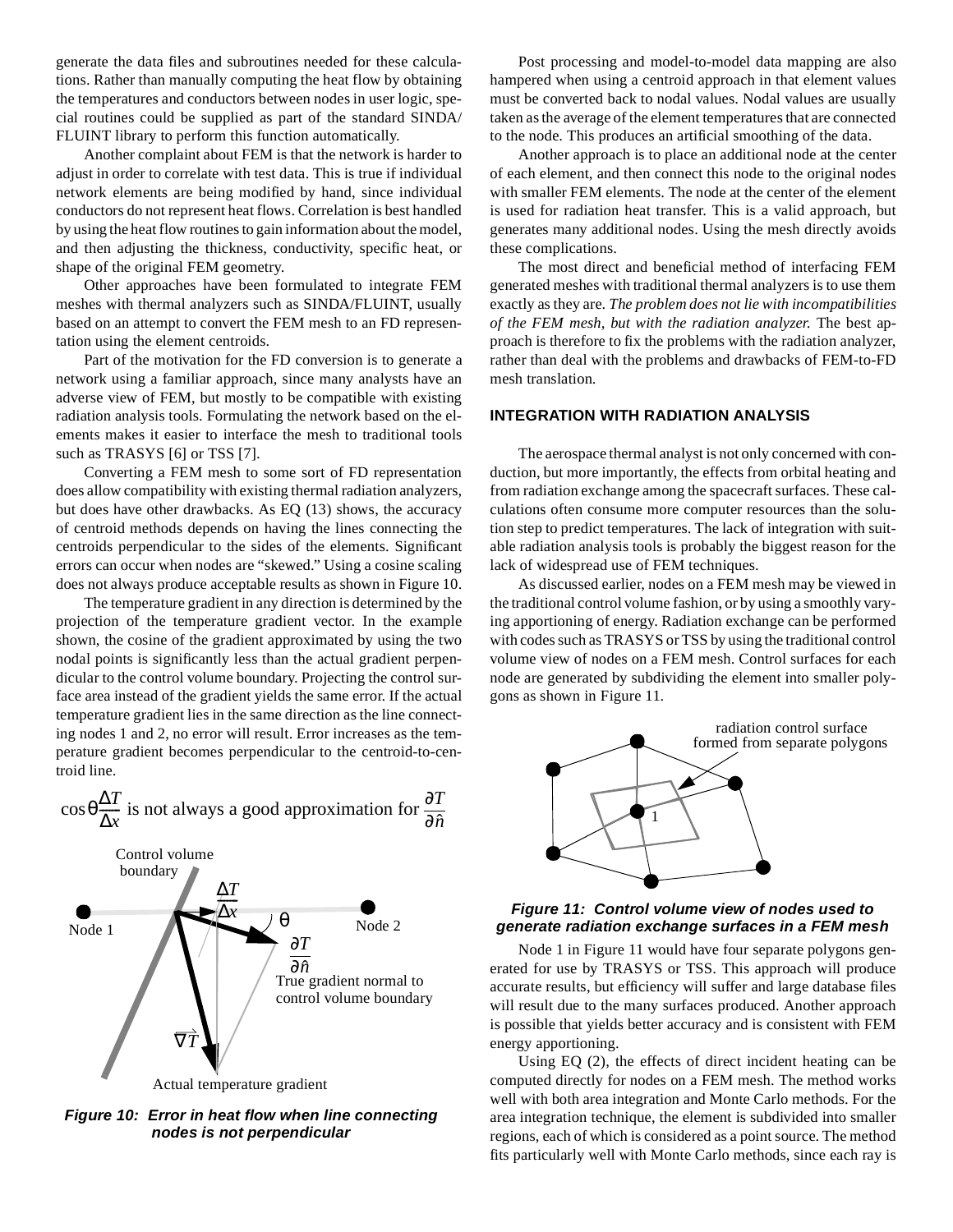considered as a point source bundle of energy. The energy deposited by the point sources are distributed to the nodes using the energy apportioning functions associated with the element.

Radiation exchange factors can also be computed directly for a FEM mesh, using a consistent energy apportioning approach [\[8\]](#page-9-1). Just as the interpolation functions are used to interpolate the temperature across an element, [EQ \(7\),](#page-2-1) they can be used to interpolate the radiosity across an element (see [Figure 12\)](#page-7-0). Rather than the constraint of an isothermal emitting surface, a FEM surface can emit *non-isothermally*, yielding better accuracy for the same size nodal regions.

In this approach, a ray leaving an element represents an energy bundle consisting of contributions from each of the nodes used by the element. The interpolation functions are used to determine the relative contribution of energy to the ray from each node. This technique generates global node-to-node radiation exchange factors directly and avoids the element to node conversion problems. This method has also been incorporated into ESATAN/ESARAD [\[9\].](#page-9-2)



**Figure 12: Raytracing with finite elements**

<span id="page-7-0"></span>Alternatively, instead of considering a ray to be composed of energy from each node, calculations can be performed for a single node at a time if the interpolation function is used to weight the generation of the emitting location on the element. Using this approach, each ray will have a energy value for one node only, but more rays will be fired closer to the nodal point.

Modeling radiation leaving a surface uniformly, as with traditional isothermal approaches, is equivalent to a viewing a geometric model using a "flat" shading model. Each facet appears as a single shade of color. Using the non-isothermal FEM mesh, radiation leaving a surface is equivalent to using a smooth "Phong" type of shading, where a curved surface appears curved, rather than faceted.

In fact, the use of thermal aerospace radiosity techniques have found recent application in the graphics world as a technique for generating extremely realistic images [\[10\]](#page-9-3). The problem in graphics image generation is an almost exact analogue to the thermal radiation problem. The only difference is that the quantity of interest for image generation is the total energy leaving a surface (which strikes your eye), rather than the total energy being absorbed. Many methods have been formulated including one that incorporates a traditional double area integration scheme using finite elements [\[11\]](#page-9-4). This is an area of active research and will likely spawn useful algorithms that are applicable to thermal radiation modeling.

It should be reiterated that a radiation analyzer does not need to be exclusively based on FEM. A program that accepts traditional

planar and conic "uniform-radiosity" surfaces and arbitrary shaped "non-uniform-radiosity" FEM meshes can be constructed. The use of FEM for radiation modeling does not exclude traditional techniques. The development of a new radiation analyzer, RadCAD™ [\[12\],](#page-9-5) that incorporates these features is currently underway.

# **A BETTER MESH GENERATOR**

Once a radiation analyzer is created that can analyze FEM meshes directly and produce nodal heating rates and radiation exchange factors, then the conduction and capacitance network created using FEM can be used directly with SINDA/FLUINT.

However, one more drawback still remains. Using traditional radiation analyzers, a cylinder can be modeled using relatively few circumferential nodes. Using existing FEM based meshing utilities, a cylinder must be modeled using enough planar elements to geometrically approximate the cylinder. The nodal density is driven by geometric fidelity, rather than thermal accuracy concerns. One usually ends up with a thermal model with many more nodes that what one could obtain using TRASYS or TSS.

*This is a problem with existing FEM codes, however, not with the finite element method.* Existing FEM codes have been developed with a library of element types that are primarily designed for structural analysis.

Elements specific to thermal aerospace applications *can* be formulated. In the example shown in [Figure 2](#page-1-1), a simple bilinear scheme was used to approximate the temperature variation over the flat rectangular element. The same interpolation scheme could be used for a rectangular region wrapped around a cylinder as shown in [Figure 13](#page-7-1).



### <span id="page-7-1"></span>**Figure 13: A flat element yields the same capacitance and conduction terms as a curved cylindrical element**

One can image a rectangular plate subjected to a certain set of boundary conditions to produce a certain temperature distribution. This distribution is unchanged if the plate is folded or curved in any manner that does not "stretch" the surface. Topologically the curved surface is the same as the flat surface with respect to computing capacitance and conduction terms.

The finite element method may be applied to *any* region on a curved surface (even "stretched" regions), as long as a suitable method of interpolating the temperature distribution over the region can be formulated. The set of familiar primitives currently in use, such as cones, spheres, toroids, etc., may be used with the finite element method. If such element types were available, thermal FEM models could be formulated with no penalty associated with excessive elements.

In addition, elements do not have to be restricted to be parallel to the principle parametric directions of the surface. Current analyzers allow surfaces such as cylinders to be subdivided along constant height and angular lines only. Improved modeling flexibility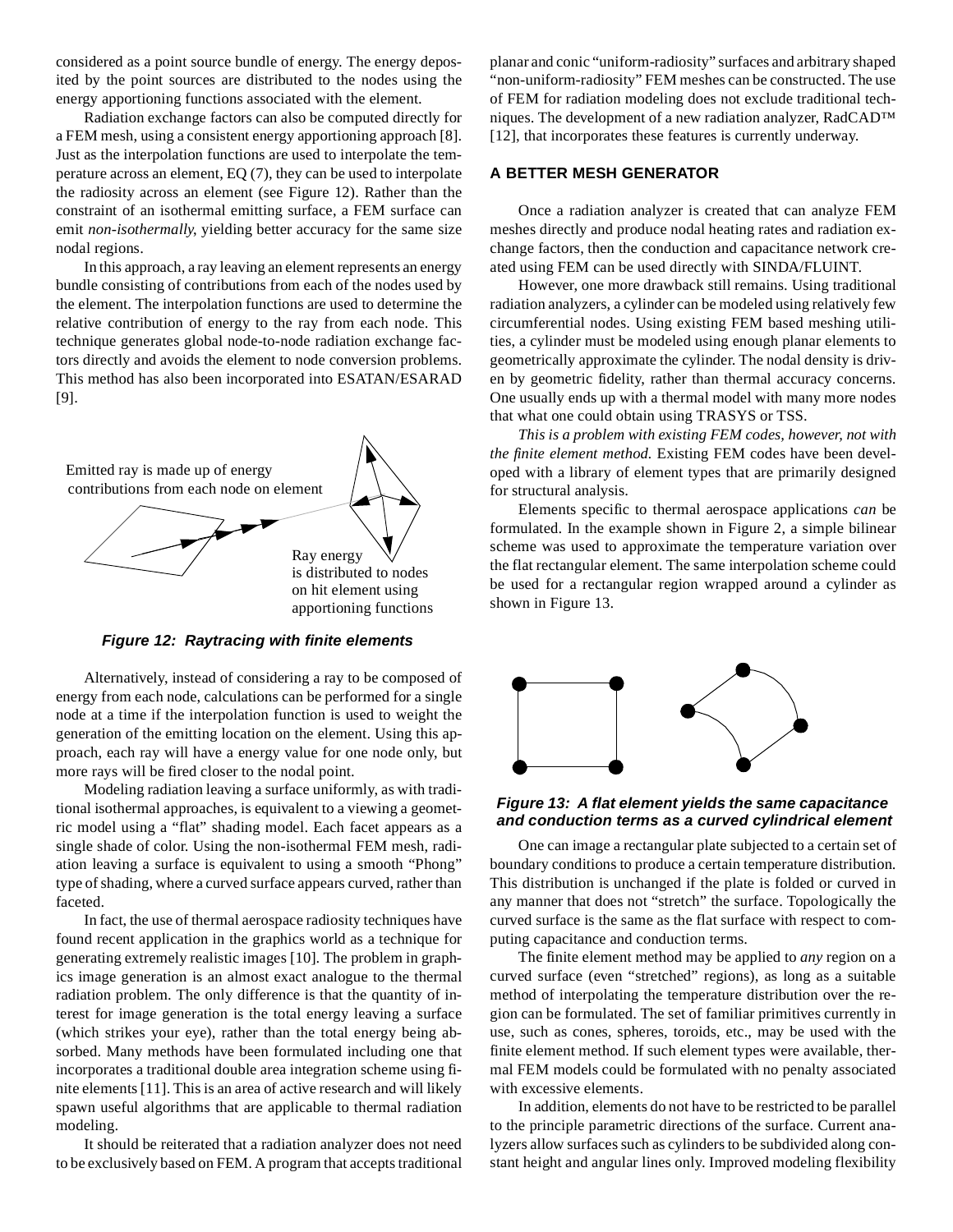could be obtained by first specifying the general orientation and dimensions of a cylinder, and then demarcating regions using a set of three or four (height, angle) pairs. Three and four sided surface elements are mapped to curved surfaces using parametric coordinates, rather than *x,y,z* values. The radiation analyzer first performs an intersection test with the high level graphics primitive, then determines which element is hit, and then distributes the appropriate amount energy into the nodes on the element.

Curved elements are simple to implement for thermal calculations, but complicate things considerably when used for stress or dynamics calculations. A folded piece of paper behaves much differently under stress than does a flat piece of paper. This is the reason that only flat elements are typically available in existing FEM codes.

A FEM based meshing program specific to thermal aerospace needs could contain other types of specialized elements to aid in spacecraft modeling. Just as there are specialized (and somewhat abstract) stress elements such as dampers, springs, and point masses, specific thermal elements could be created such as heaters, heatpipes, contact conductance, and MLI blankets. An element can be used to approximate a given differential equation over a given domain, and it can also be used to denote parts of the model that are more abstractly represented, or represented by procedures (user logic). Models are built using thermal modeling "objects", some that generate data and SINDA/FLUINT logic, some that use FD techniques to generate thermal mass and conductors, and some that use FEM techniques to generate capacitances and conduction terms.

These new FEM techniques are being integrated with traditional modeling methods in a program called ConCAD™ [\[13\]](#page-9-6). ConCAD will be the first system to integrate a finite element method specifically tailored to aerospace thermal analysis, traditional FD methods, and non-geometric modeling methods into a single CAD based system.

### **SUMMARY**

The use of FEM for aerospace applications has been limited for a number of reasons, foremost being the inability of currently available FEM based codes to produce efficiently sized models, supply necessary procedural modeling capabilities, and provide adequate radiation analysis capabilities. Current suppliers of FEM based systems have little motivation to expand the capabilities of existing codes due to low demand and a generally adverse view of the finite element method by the aerospace community.

Previous approaches to integrating FEM meshes with existing tools have been hampered by the incompatibility with existing radiation analyzers, not by a fundamental incompatibility with existing thermal analyzers. A better solution is the fix the incompatibilities with current radiation analyzers, rather than transforming an otherwise accurate and useful FEM mesh.

Viewing FEM from first law principles adds an existing modeling technique to the thermal analyst's toolbox, in conjunction with current procedural and FD based modeling practices. A closer look at the physics involved and the algebraic approximations used explains the phenomenon of negative "conductors." Conductors generated using FEM and higher order FD methods do not represent the heat flow between the two nodes that they connect. The conductors represent components of heat flows between many nodes.

Adding the capability for curved elements on conic surfaces to existing FEM based mesh generators will allow the creation of combined conduction/radiation models with nodal densities comparable with existing approaches. Allowing arbitrary orientation of elements on curved surfaces and additional modeling elements such as MLI blankets and heaters will provide new and powerful model building capabilities.

Table 1 summarizes the theses of this paper, identifying the problems often cited in the aerospace community regarding FEM codes, and their resolution. Once aerospace thermal engineers are able to separate the negative aspects of the current structural oriented FEM meshers and solvers from the positive aspects of FEM, and are provided with tools that are truly appropriate to the unique aspects of thermal control, they will find that they have gained CAD integration and concurrent engineering, and have lost only the task of generating models by hand.

| Table 1: Summary |  |  |  |  |
|------------------|--|--|--|--|
|------------------|--|--|--|--|

| Problem                                                                         | Solution                                                                     |  |
|---------------------------------------------------------------------------------|------------------------------------------------------------------------------|--|
| negative conductors (lack of<br>first law basis, or violation of<br>second law) | misconception                                                                |  |
| lack of procedural modeling                                                     | continue to use codes such<br>as SINDA/FLUINT with FEM<br>generated networks |  |
| inappropriate radiation tools                                                   | develop FEM-appropriate<br>tools (RadCAD™)                                   |  |
| models too large for thermal<br>problems                                        | develop thermal-appropriate<br>elements (ConCAD™)                            |  |
| inappropriate solvers                                                           | continue to use codes such<br>as SINDA/FLUINT                                |  |

### **ACKNOWLEDGEMENTS**

ConCAD development has been funded by the NASA Marshall Space Flight Center, with Mr. Bill Till serving as technical monitor.

# **REFERENCES**

<span id="page-8-1"></span>1. Cullimore, B.A., "Advances in SINDA/FLUINT and SINAPS," 26th ICES Conference, 1996

<span id="page-8-0"></span>2. Kreyszig, E., Advanced Engineering Mathematics, Fourth Edition, John Wiley & Sons, New York, 1979

<span id="page-8-2"></span>3. Schneider, G. E., and Raw, M. J., "A New Control-Volume-Based Finite Element Procedure for the Numerical Solution of the Fluid Flow and Scalar Transport Equations," Final Report to Atomic Energy of Canada Limited, Chalk River, Ontario, January 1986

<span id="page-8-3"></span>4. Costello, F. A., and Costello C. F., "Node Geometries and Conductances in Spacecraft Thermal Models," SAE paper 951698, 25th ICES Conference, 1995

<span id="page-8-4"></span>5. Zienkiewicz, O. C., and Morgan, K., Finite Elements and Approximation, John Wiley and Sons, New York, 1984

<span id="page-8-5"></span>6. Lockheed Engineering and Management Services Company, "Thermal Radiation Analysis System Users Manual," JSC 22964, Contract NAS 917900, October 1991